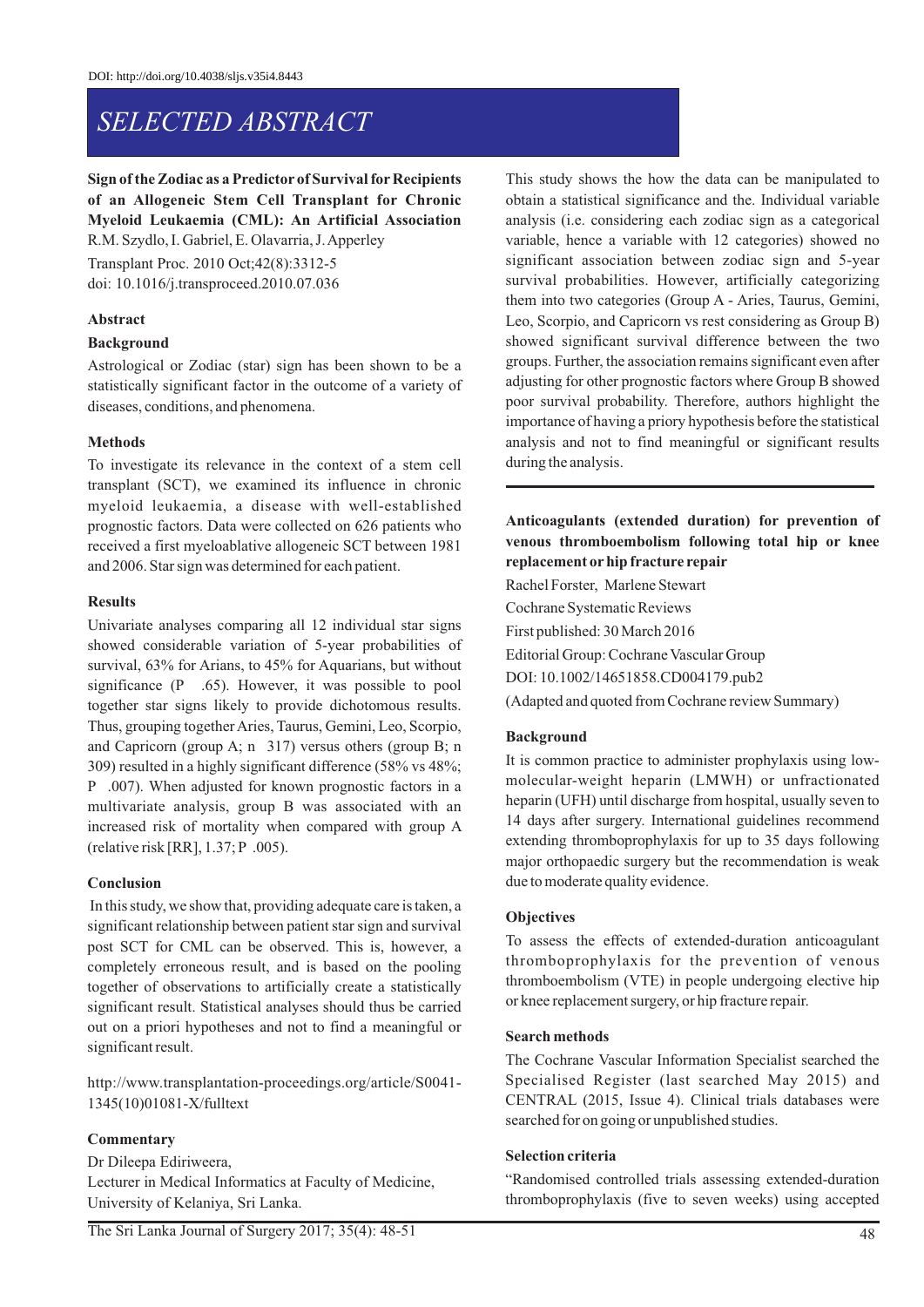prophylactic doses of LMWH, UFH, vitamin K antagonists (VKA) or direct oral anticoagulants (DOAC) compared with short-duration thromboprophylaxis (seven to 14 days) followed by placebo, no treatment or similar extendedduration thromboprophylaxis with LMWH, UFH, VKA or DOACs in participants undergoing hip or knee replacement or hip fracture repair.

Data collection and analysis is done according to Cochrane guidelines."

## **Author's conclusion suggests:**

"Moderate quality evidence suggests extended-duration anticoagulants to prevent VTE should be considered for people undergoing hip replacement surgery, although the benefit should be weighed against the increased risk of minor bleeding. Further studies are needed to better understand the association between VTE and extended-duration oral anticoagulants in relation to knee replacement and hip fracture repair, as well as outcomes such as distal and proximal DVT, reoperation, wound infection and healing."

## **Commentary**

Hiran Amarasekera Consultant Orthopaedic Surgeon, NFTH, Malabe Hip Preservation Fellow. University Hospitals of Coventry and Warwickshire, U.K.

Anticoagulant therapy following orthopaedic surgery mainly total hip and knee arthroplasty and hip fracture surgery has been a point of debate for many years all across the world. Even though there is some evidence that some form of anticoagulant therapy should be given post-operatively to prevent DVT, Whether this therapy prevents fatal PE (Pulmonary embolism) remains a question yet fully not answered.

Secondly the duration of anticoagulant therapy following above surgeries remains another point of debate. In UK most hospitals recommend therapy be given 10-14 days following knee replacement and 28-35 days following a hip replacement.

Thirdly the a detail risk assessment of bleeding VS DVT has not been addressed in these patients, and the risk of minor complications such as post operative bleeding, wound oozing, and infection caused by anticoagulant therapy.

A patient dying of PE as a complication of one of the above surgeries, not on anticoagulants is difficult to justify in a court of law,. However is there enough evidence to show increase in survival rates following anticoagulant therapy postoperatively?

A systematic review done by the Cochrane group (Vide Supra) tries to answer part of the question with regard to how long should We treat these patients.

Risk of bleeding should be carefully weighed against risk of DVT. According authors conclusions of above study We still need more studies to achieve clarity on duration of treatment and development of DVT.

While trying to answer these question with more studies the big questions still remain un answered.

- What is percentage of proximal DVT leading to PE?
- Does anticoagulants reduce the mortality following PE in this patient group?
- What is the contribution of anticoagulant therapy towards minor post-operative complications such as wound oozing, delayed healing, infection, post-operative bleeding etc.?

With all the debates studies and some evidence obtained in the past it appears that these questions will still need more research in coming years to get the full answers.

# **Association of Same Day Discharge With Hospital Readmission AfterAppendectomy in Pediatric Patients** Cairo S.B et al

JAMASurg. 2017;152(12):1106-1112.

# **Importance**

Appendectomy is the most common abdominal operation performed in paediatric patients in the United States. Studies in adults have suggested that same-day discharge (SDD) after appendectomy is safe and does not result in higher than expected hospital readmissions.

# **Objective**

To evaluate the influence of SDD on 30-day readmission rates following appendectomy for acute appendicitis in paediatric patients.

# **Design, Setting and Participants**

This retrospective cohort study used the American College of Surgeons National Surgical Quality Improvement Program–Paediatric database to evaluate 30-day readmission rates among paediatric patients who underwent an appendectomy for acute, non-perforated appendicitis. Patients selected for inclusion ( $n = 22771$ ) were between ages 0 and 17 years and underwent appendectomy for uncomplicated appendicitis between January 1, 2012, and December 31, 2015. Patients excluded were those discharged more than 2 days after surgery.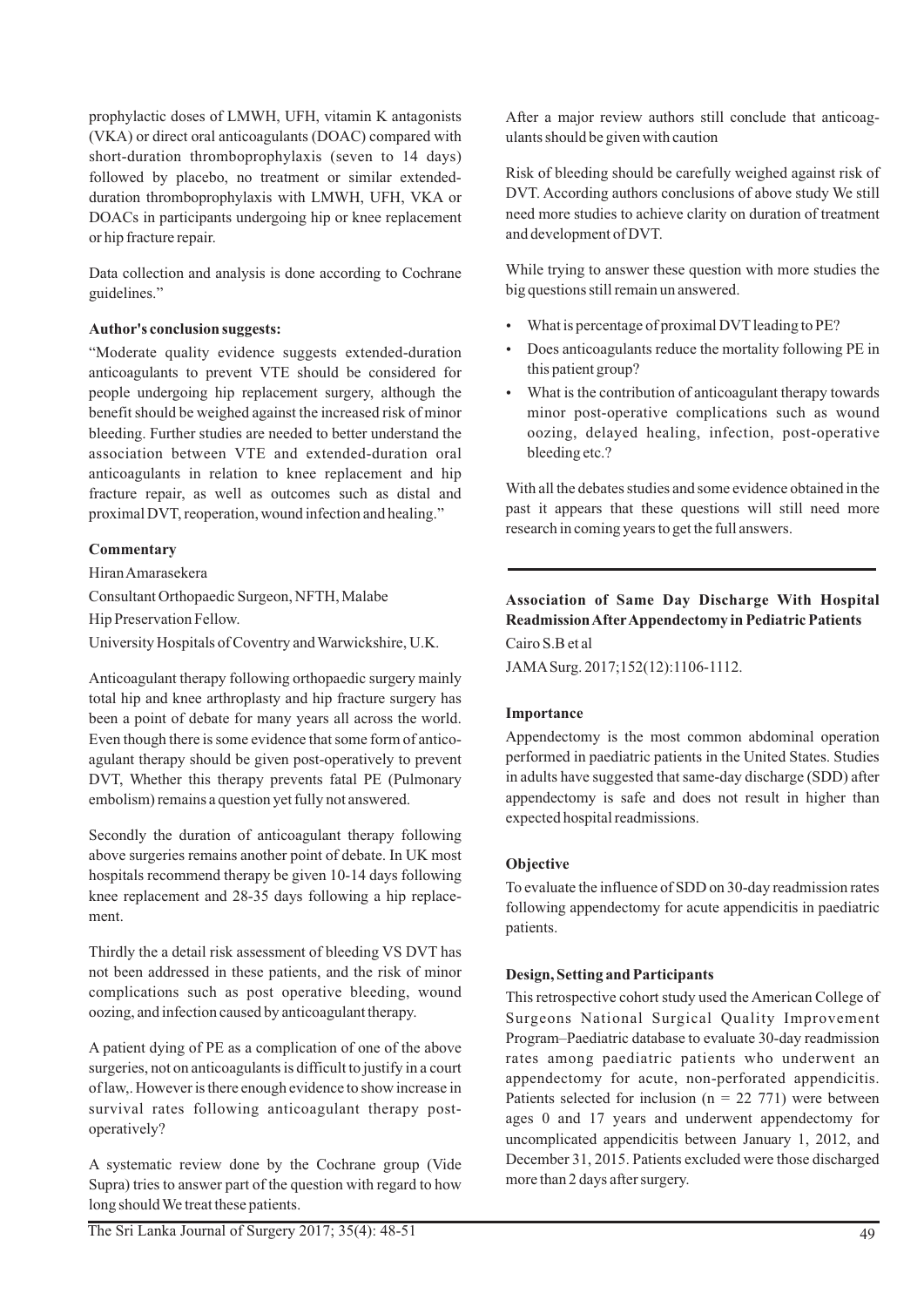## **Exposures**

Same-day discharge after appendectomy or discharge 1 or 2 days after surgery.

#### **Main Outcomes and Measures**

The primary outcome was 30-day readmission. Secondary outcomes included surgical-site infections and other wound complications.

## **Results**

Of the 20 981 patients, 4662 (22.2%) had SDD and 16  319 (77.8%) were discharged within 1 or 2 days after surgery. The patient cohort included 12 860 boys (61.3%) and 8121 girls  $(38.7%)$ , with a mean (SD) age of  $11.0$   $(3.56)$  years. There was no difference in the odds of readmission for patients with SDD compared with those discharged within 2 days (adjusted odds ratio [aOR], 0.82; 95% CI, 0.51-1.04; P = .06; readmission rate, 1.89% vs 2.33%). There was no significant difference in reason for readmission on the basis of discharge timing. Likewise, there was no difference in wound complication rate between patients with SDD and those discharged 1 or 2 days after surgery (aOR  $0.75$ ; 95% CI, 0.56-1.01; P = .06).

#### **Conclusions and Relevance**

In paediatric patients with acute appendicitis undergoing appendectomy, SDD is not associated with an increase in 30-day hospital readmission rates or wound complications when compared with discharge 1 or 2 days after surgery. Same-day discharge may be an applicable quality metric for the provision of safe and efficient care for paediatric patients with acute, nonperforated appendicitis.

#### **Commentary**

Dr Dulantha de Silva Senior Lecturer in Surgery General Sir John Kotelawala Defence University, Sri Lanka

Appendectomy for uncomplicated appendicitis has long been considered as a potential candidate for day case surgery. This large database based cohort study seeks to buttress the argument in favour of day case appendectomy. The authors have looked at readmission and complication rates of patients discharged within two days of surgery in a paediatric population and found no adverse outcomes associated with same day discharge. These findings do hold relevance to our practice, especially given the social issues associated with prolonged hospital stays for children.

## **The negative predictive value of a negative repeat urinalysis in patients presenting with haematuria: A review of 1138 patients**

Benjamin Zak Starmer, Amal Singh, Stephen Bromage.

J Clin Urol. 2017; 10 (5,): 471 – 475.

https://doi.org/10.1177/2051415817711633

#### **Objective**

Haematuria may be transient for a number of benign conditions, particularly a urinary-tract infection (UTI). We set out to determine if a negative repeat urinalysis at the time of urological assessment for patients with haematuria could predict negative investigations and whether investigations could be tailored by this test.

#### **Methods**

This was a retrospective analysis of records for all patients attending a haematuria clinic between 16 September 2013 and 12 September 2014. This included patients with visible and non-visible (microscopic) haematuria.

#### **Results**

There were 1138 patients, 599 with visible haematuria (VH) and 460 with non-visible haematuria (NVH). Seventy-two patients were excluded. A total of 546 patients had a positive repeat urinalysis for blood; 438 patients had a negative repeat urinalysis when tested at the haematuria clinic, 298/599 for VH and 140/460 NVH. For those who had negative repeat urinalysis, urothelial cancer was found in 15/298 VH and 1/140 NVH. The one patient with negative repeat urinalysis and NVH was found to have a grade 2 (high grade) bladder tumour. The negative predictive value for a negative repeat urinalysis in transient haematuria was 0.95 for VH and 0.99 for NVH. Twenty-nine patients with VH and repeat negative urinalysis on assessment had a positive urine culture suggesting a UTI as a cause. None of these patients was found to have urothelial cancer ( $p = 0.0413$ ).

## **Conclusion**

Patients who experience transient VH and subsequent repeat negative urinalysis in the absence of infection have a 5% chance of urothelial cancer and should still be investigated. For those with transient NVH, the probability of finding a urothelial cancer is <1%, although we did find a high-grade bladder tumour in this group. If patients have a positive urine culture and a negative repeat urinalysis following treatment, they could be spared haematuria investigations.